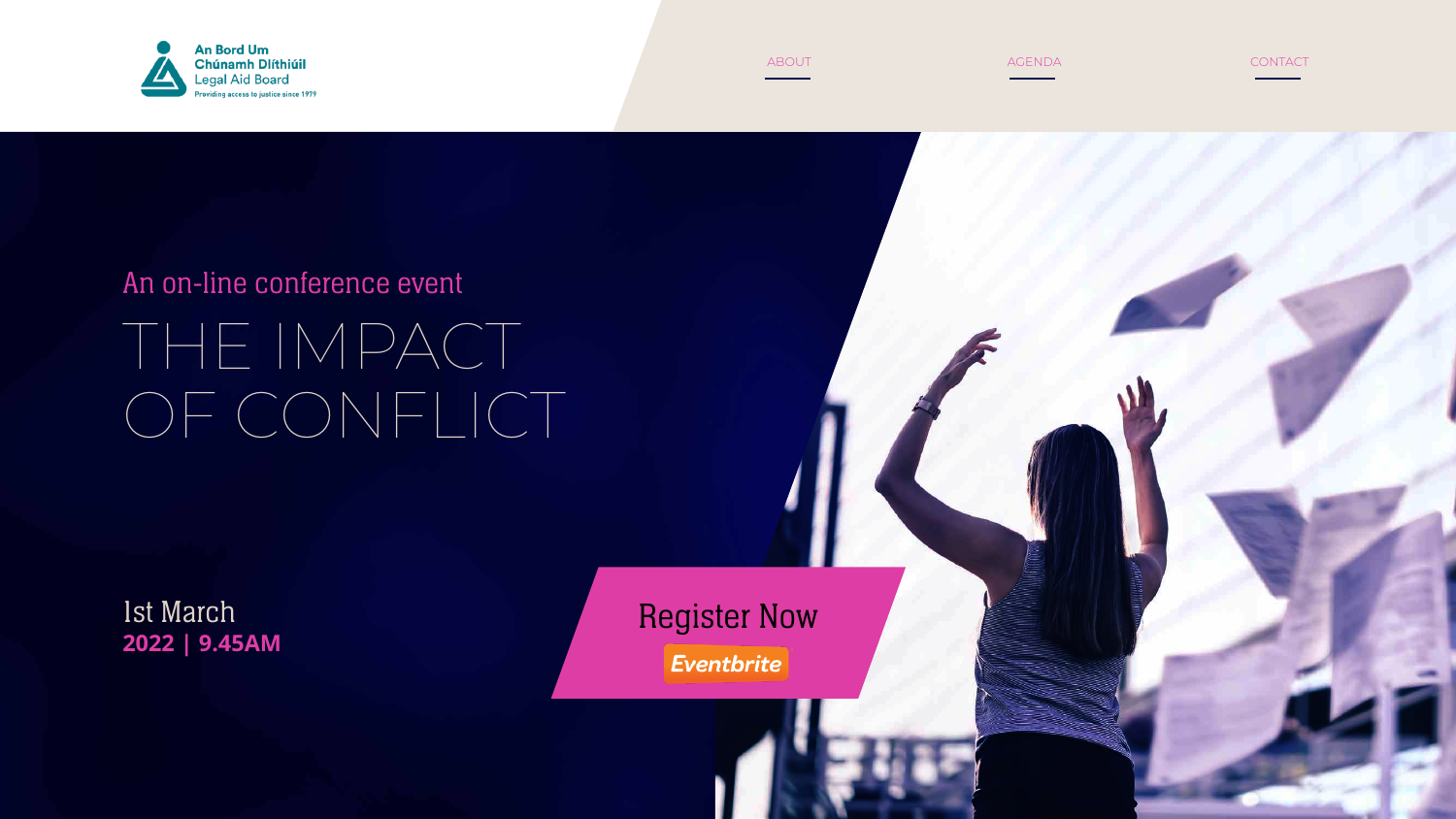Providing effective, traumainformed services

## 01 Enhancing service design and delivery through trauma-informed practice.



## 02 Understanding the impact of trauma and conflict on service providers.



The conference aims to assist practitioners and stakeholders in understanding the impact of conflict and

trauma, and in managing negative reactions to emotionally difficult work.

Building awareness of the impact of trauma and conflict into our services can help ensure that clients feel safe and empowered.

Working with people experiencing trauma and family conflict can have a significant impact on family justice professionals. Acknowledging this impact and taking action to manage it is important to protect providers' wellbeing and the quality and sustainability of services they deliver.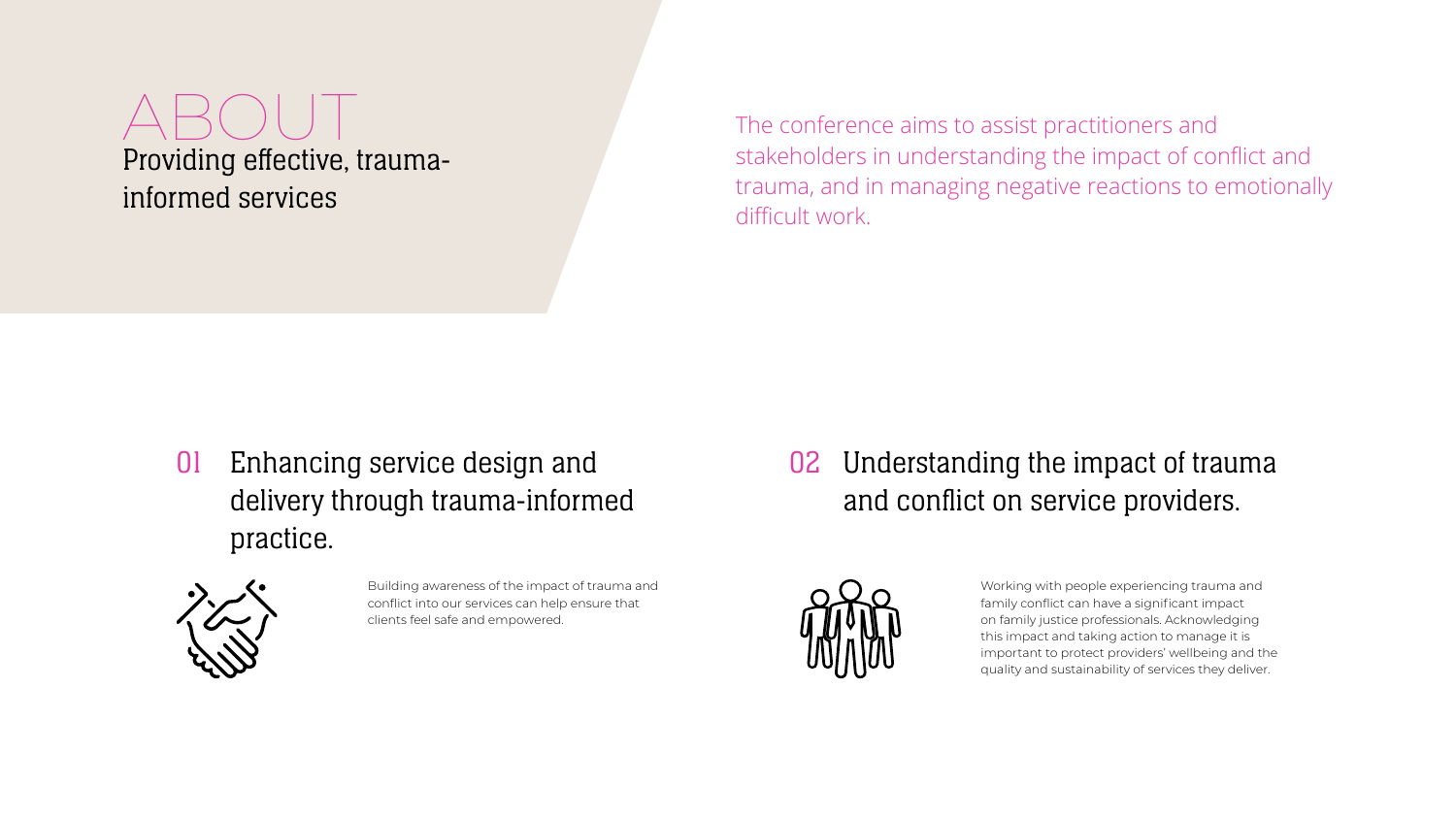Welcome and opening address. John McDaid, Chief Executive, Legal Aid Board.

#### 10:00-10:35 AM  $\overline{O}$

Understanding trauma and applying principles of traumainformed practice to your work. Dr. Sharon Lambert, Lecturer in Applied Psychology, UCC.

### **O** 10:35-11:10 AM

#### 11:10-11:25 AM  $\overline{O}$

#### 11:35-11:50 AM  $\overline{O}$

Families in conflict - understanding the dynamics. Dr. Caoimhe NicDhomhnaill, Clinical Psychologist specialising in child and adolescent psychology and psychotherapy.

12:30-12:45 PM  $\overline{O}$ 

Reflections from a Circuit Court Judge. Judge Petria McDonnell, Judge of the Circuit Court.

Q&A with speakers.

#### 12:45-1:00 PM  $\bigcirc$

#### 1:00-1:45 PM  $\overline{O}$

### 11:25-11:35 AM

(Virtual) Coffee Break.

## **0** 11:50-12:30 PM

#### $\bigcirc$ 1:45-2:15 PM

The risks of secondary trauma, compassion fatigue and burnout for legal professionals and tips to mitigate its impact. Marc Mason, Therapist and former barrister.

#### 3:00-3:15 PM $\overline{O}$

## The conference will take place via Zoom on 1st March 2022. EVENT AGENDA

### **O** 09:45-10:00 AM

Reflections from a Legal Aid Board solicitor and a Legal Aid Board mediator Stephanie Coggans, Managing Solicitor, Monaghan Law Centre. & Julie McAuliffe, Mediator, Tallaght Family Mediation Centre.

Q&A with speakers.

Lunch break.

The practice of looking after yourself. Rosemary Keogh, Chief Executive, Irish Wheelchair Association.

When empathy hurts Dr. Paul D'Alton, Clinical Psychologist and Associate Professor in Psychology, UCD.

### 2:15-2:50PM

Q&A with speakers.

## 2:50-3:00 PM

Reflections and closing remarks Freda McKittrick, member of the Legal Aid Board & chairperson of its People and Culture Committee.